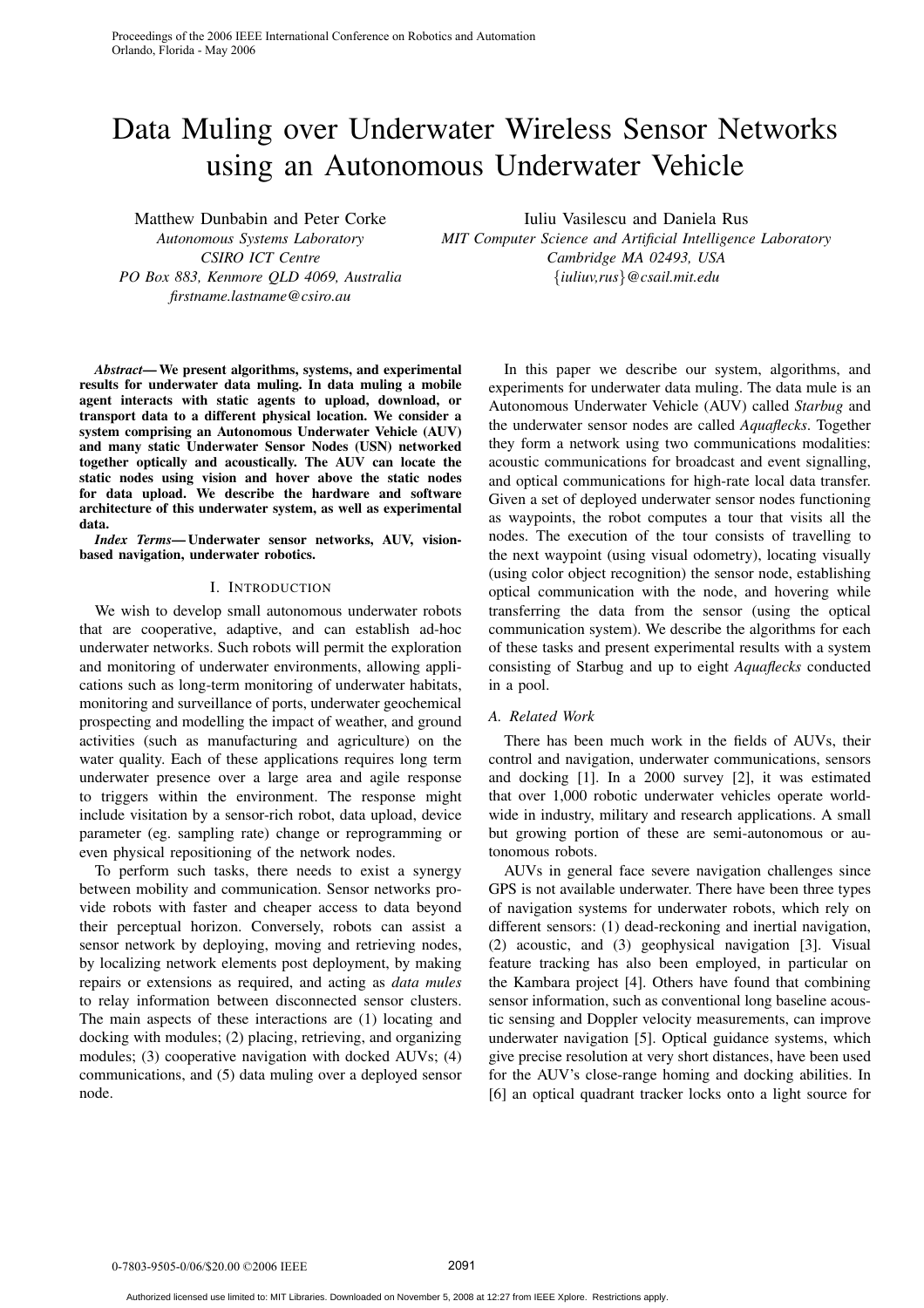docking, as demonstrated underwater on a SeaGrant Odyssey IIB [7]. Alternatively, long baseline and ultra-short baseline acoustic beacons have also been used for docking [8].

Recently there has been interest in deploying multiple robots, in particular for oceanographic research applications. The Serafina project [9] explores large-scale formation control issues with multiple small, agile AUVs. Gliders such as Seaglider [10] are designed to dive to a pre-programmed depth and resurface whilst taking scientific measurements. These robots are capable of travelling thousands of kilometres in a triangular depth profile. Gliders have also been used in cooperative multi-AUV control research [11]. Such research is motivated by collaborative oceanographic research projects such as the Autonomous Ocean Sampling Network II [12]. It is becoming more important for the robots to be able to assist in the deployment of, or to act as parts of, such largescale data-collecting networks. A small submarine [13] has been proposed as a sensor in such a network. The robot houses a Mote sensor and can control its own depth. In addition, some attempts have been made to create modular underwater robots. Inspired by eels [14] or lampreys [15], these are smaller-scale biomimetic robots whose modules are permanently joined in one configuration.

### II. SYSTEM DESCRIPTION

# *A. Underwater Sensor Node: the Aquafleck*

We have constructed 20 underwater sensor nodes called *Aquaflecks*. Each node is built around a wireless sensor device developed by the CSIRO called a *Fleck* [16], based on an 8-bit CPU with limited memory. Each node has 512kbytes of flash memory for data storage. The Fleck has a custom daughter board for optical communications that drives a highpower LED and a sensitive matched photodiode. The LED emits light in a 30 degree cone and supports a maximum data rate of 320kbits/s at a maximum range of 2m (8m when augmented with a lens). A low-cost/low-power acoustic communication module using 30kHz FSK/PPM modulation with an omnidirectional range of 20m and a data rate of 50bit/s is also used for ranging. Each node has a pressure sensor, temperature sensor, and some have a CMUCam camera. All this hardware is encased in a water tight bright yellow Otter box. At the top of the box there is a 170mm rod with an LED beacon, which an AUV can use to locate the box, dock, and pick it up. The box also contains three C-cells that can power the node for several days when using continuous power, or several months on power saving modes with minimal beacon and communications usage.

## *B. Starbug AUV*

Starbug is a small hybrid AUV designed for operating in highly unstructured environments [17]. An onboard PC/104 computer stack with a Crusoe processor running Linux performs vehicle control as well as all image processing from

its stereo camera pairs for its powerful onboard vision-based motion estimation system [18].

Starbug's key specifications are: mass 26kg, length 1.2m (folding to 0.8m for transport), maximum forward thrust 20N, and maximum endurance of 3.5 hours (8 km at 0.7m/s) with current lead-acid battery technology. The vehicle can be fully actuated with six thrusters providing forward, lateral and vertical translations as well as yaw, roll and pitch rotations. Figure 2 shows the Starbug AUV as configured for these data muling experiments, minus the lateral tail thruster, and with the communication *Aquafleck* node located on the front of the vehicle pointing downward.



Fig. 2. The Starbug AUV.

Vehicle control software effectively decouples the thruster forces and allows independent control of vehicle forces and moments in 6DOF. All the thrusters are daisy-chained on a CANBus control network which allows for a single hull penetration. Internal sensors such as pressure and an IMU are also on the CANbus. Starbug has two stereo vision heads. One looking downward for estimating sea-floor altitude and speed as well as mapping, and the other looking forward for obstacle avoidance. The forward cameras were not used during this investigation.

The vehicle's position in Cartesian coordinates is estimated using the onboard visual motion estimation system described in [18]. This system has demonstrated position estimation to within 5% of distance travelled for transects of over 50m in length.

#### *C. Communication and networking*

Our approach to communication is based on a hybrid design which incorporates both optical and acoustic systems. The optical system is used for short-range (up to 8m) lineof-sight data transfer and communication between a sensor node and an AUV acting as a data mule (with data rate of 320 kbits/s). The AUV moves through the network uploading the stored data from the sensor nodes, and downloading commands. The acoustic system is used to signal events and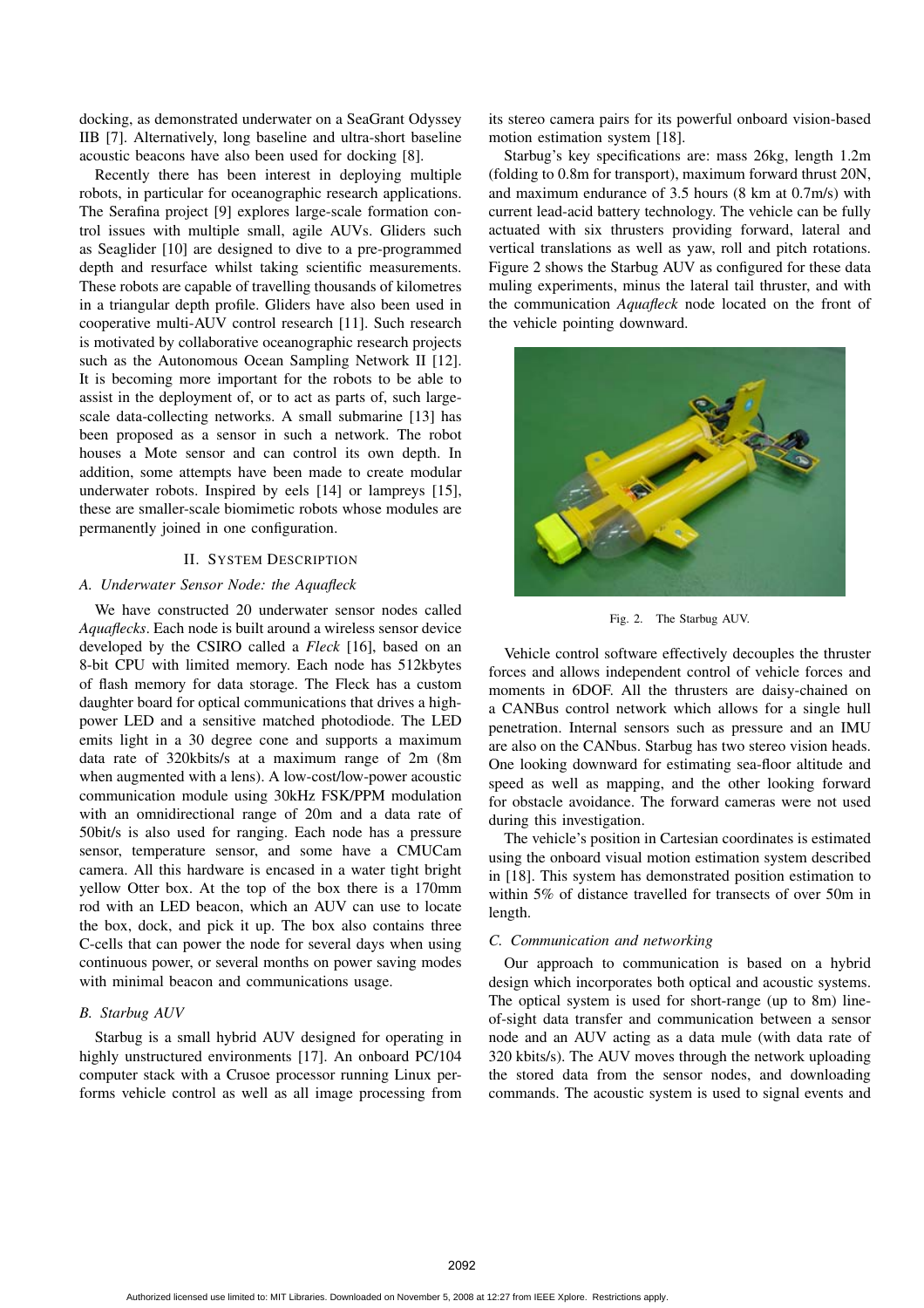

Fig. 1. The underwater sensor node. (a) Top of the node containing the sensors and the docking rod, (b) inside showing circuitry.

transmit small amounts of data. Signalling an event allows the AUV to move to the area of interest, and possibly redeploy the sensor network to concentrate on some important feature in the environment.

## III. ALGORITHMS

Data muling proceeds in several stages as follows:

- 1) Compute a route that goes through all the nodes.
- 2) Select the next node to be visited.
- 3) Travel to the approximate location of the selected node.
- 4) Locate the node visually and establish communications.
- 5) Hover while uploading the data.
- 6) If not the last node, go to (2).

The next sections detail our algorithms for the control algorithms that accomplish data muling.

#### *A. Selecting the Next Node*

Planning the sequence for data muling depends on how much prior knowledge of the sensor locations is available. It will be assumed that the sensor location map is made available to the robot, however, this map may not be of high accuracy. It is also assumed that all nodes have the same priority in terms of visitation.

Given a map with known locations any algorithm that approximates a solution to the travelling salesman problem can be used. However, since the underwater robot is subject to significant error and uncertainty while travelling underwater, we choose a method that allows the robot to minimize the distance to be travelled between nodes as much as possible. This may increase the total path length to visit all the nodes (and hence the endurance requirements of the AUV), however, with this method the robot will accumulate less position error and have an improved chance of finding a target node. The robot will reset its position estimate when it finds (and identifies) the node so we are concerned only with error accumulation along each segment of the tour.

The next node to be visited is the closest unvisited node. If the robot has a map of the node locations this next node is easy to determine. In the absence of a map, a communication protocol can establish the identify and location of this node.

#### *B. Navigating to the Next Node*

If the location of the next node is nearby, the robot navigates using its current location estimate and visual odometry [18] along with a magnetic compass to get there. If the node is far, the robot performs a GPS based transect whereby the vehicle periodically surfaces to obtain a GPS fix and correct its trajectory. This is repeated until the vehicle is within a specified radius of the desired node and then travels on the surface using GPS to locate itself over the node. A quick dive to the bottom reduces the navigation problem to the previous case. Figure 3 shows the case of a GPS based transect where the location of the first node is to the upper right corner of the figure.

## *C. Locating a node*

A critical part of our experiments is the ability for a vehicle to identify and manoeuvre with respect to a node. Once a node is located, the AUV can perform data muling or docking and transport.

To simplify the task of locating nodes underwater we chose a passive method where the nodes are identified based on their color, bright yellow ABS plastic. This requires no energy expenditure on the part of the node as opposed to active beacons. It is also highly desirable as the Starbug AUV already has down-looking color cameras. A typical Starbug image of a node is shown in Fig. 4(a).

Our approach to locating the nodes by color is classical. The color images are converted to normalized red-green chromaticity coordinates and applied to a pre-learnt 2D lookup table, Fig. 4(c), which maps the pixels to a binary image, Fig. 4(b). Connected region analysis and an area threshold determine the presence of a node. Typical results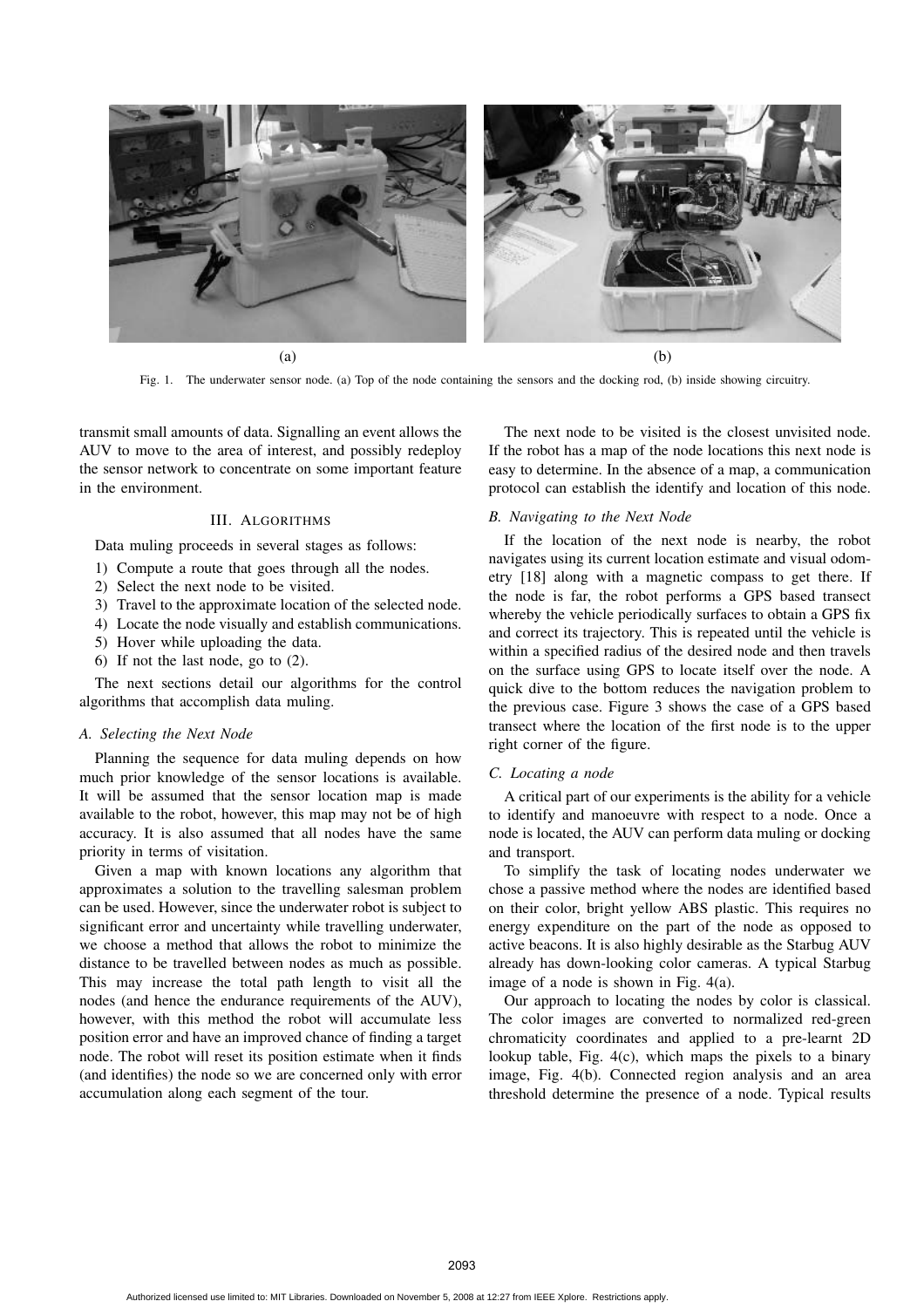

Fig. 3. GPS based transect to node location (circles indicate vehicle has surfaced to correct trajectory).

for centroid and blob area are shown in the lower 3 traces of Fig. 7. Performing this process with both the left and right camera, we can compute an approximate range based on the centroid disparity, and this allows for adjustment of the area threshold. In our experiments in several different environments nearly 200 nodes were detected successfully using this method .

Several factors combine to make this a challenging problem. Firstly, a significant area of the top face of the node is not yellow due to lenses, acoustic transducers and sensors. (see Fig. 4(a)). The preferential absorption of long wavelengths (reds) in water causes marked color change over quite short distances. This filtering occurs in the illumination falling on the node, and also along the path from node to camera. For longer term immersion, obscuration due to biofouling by marine flora and fauna may also occur.

If the robot does not initially locate a node when arriving at where it thinks one should be, a spiral search is initiated. In this search, the robot navigates along a spiral centred around the best approximate position of the *Aquafleck* using visual odometry to keep track of the position and prevent drifting due to currents. We implemented a constant pitch spiral whose centre is located at  $(x_0, y_0)$  such that the desired position at time *t* is:

$$
(x(t), y(t)) = x_0 + t \cos(w t), y_0 + t \sin(w t)
$$

where the constant *w* determines the pitch. The pitch is set by the field of view of the camera (consecutive passes should slightly overlap). This spiral is discretized and transformed into waypoints which are given to the robot's controller. Each time the robot is within a specified radius of the current waypoint, the next waypoint is set. If the node is not found after a specified amount of time, the robot surfaces, re-



(a) Captured color image



(b) Segmented image



(c) R-G lookup table Fig. 4. AUV image processing.

calibrates its position, and tries again.

This spiral search method was found to be effective in locating "lost" nodes. Figure 5 shows the results of a visionbased spiral search in the presence of a significant water current from left to right. Here the robot's initial starting position meant that it missed the node by approximately 1.5m before the spiral was initiated. This spiral took 110s to complete.

# *D. Data Muling: Hovering*

Once a node enters the vehicle's field of view, its current position is recorded and the robot switches to a station keeping mode while attempting to signal the node and upload data. The position of the node is recorded since, due to the relatively narrow field of view of the cameras, it is possible for the vehicle to lose the node whilst trying to stop or turn towards the node. Therefore, whilst the node is in view,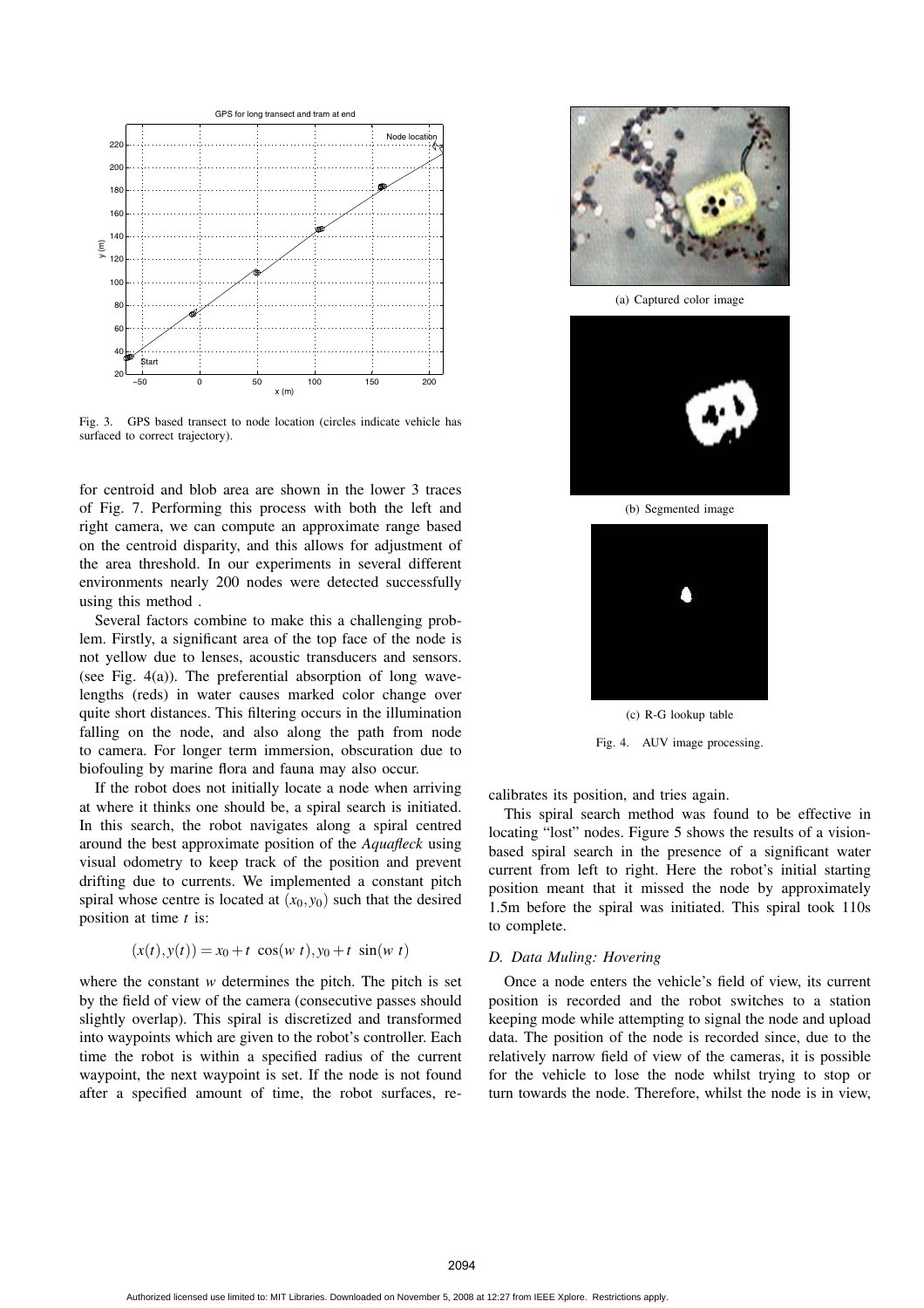

Fig. 5. Spiral search to locate node (solid) actual, (dashed) demand.

the station keeping algorithm attempts to keep the node in the image centre. However, if the node is temporarily lost from view, the vehicle servos toward the last known recorded position. If the node fails to respond, or when the data has been downloaded, the vehicle commences motion toward the next node in the tour.

For the vehicle in its full configuration of 6-thrusters the station keeping is a straightforward 2D visual-servo system. Image errors are mapped to surge and sway forces which are converted to velocities by hydrodynamic damping. For these experiments we were missing the tail thruster which is the only one that provides a lateral force, thus making this degree of freedom uncontrollable. Therefore, we require non-holonomic control to maintain station. To determine the vehicle control inputs, it is assumed the target node is at a known coordinate  $(x_t, y_t)$  and the vehicle's heading  $(\psi)$  is estimated by on-board compass. Further, we have a good estimate of the pivoting radius (*Rcam*) from the camera image centre  $(x, y)$  to the vehicles centre-of-gravity  $(x_c, y_c)$  as shown in Fig. 6.

With the camera image centre coordinates being a direct output of the visual motion estimation algorithm  $(x, y)$ , the centre-of gravity coordinates are given by

$$
(xc, yc) = (x - Rcam cos \psi, y - Rcam sin \psi)
$$
 (1)

The target's bearing relative to the vehicle's forward axis (ψ*t*) can be determined by

$$
\Psi_t = \tan^{-1}\left(\frac{x_t - x_c}{y_t - y_c}\right) - \Psi
$$
\n(2)

where  $-\pi < \Psi_t < \pi$ .

Vehicle control is achieved by firstly performing a pure yaw rotation which will turn the vehicle towards the tar-



Fig. 6. Coordinate system used for object tracking control.

get. However, after rotation there may be some residual *x*translation  $(\Delta x)$  required to centre the target in the image. Therefore,  $\Delta x$  is determined from subtracting the pivoting radius from the distance from the centre-of-gravity to the target such that

$$
\Delta x = \sqrt{(x_c - x_t)^2 + (y_c - y_t)^2} - R_{cam}
$$
 (3)

As the vehicle can generally move forward much more quickly than it can yaw, it is desired to scale back the forward control input if large yaw angles are required. Therefore, a scaling factor  $(\eta_x)$  is applied to the displacement demand such that

$$
\eta_x = \frac{\Psi_{max} - \alpha_x}{\Psi_{max}} \tag{4}
$$

where  $\Psi_{max}$  is a maximum yaw angle to target at which zero forward demand is desired and  $\alpha_x = |\psi_t|$  which is bounded by  $(0 \le \alpha_x \le \psi_t)$ . Therefore, the control inputs for forward velocity (or displacement) and yaw are given respectively by

$$
u_{x_{dmd}} = K_x \eta_x \Delta x \tag{5}
$$

$$
u_{\Psi dmd} = K_{\Psi} \Psi_t \tag{6}
$$

where  $K_x$  and  $K_y$  are control constants of proportionality.

Figure 7 shows the vehicle state for a typical node acquisition and station holding operation. The top two traces show the vehicle's visual odometry-based position estimate, the next shows the identified target area, with the last two traces showing the target location in the image plane. As the communication node attached to the AUV is not colocated with the camera, in this experiment the node was being kept at image coordinates (-0.1,0) to better locate the communication node directly above the target. We can see that the vehicle maintains a good quality lock on the target. At  $t = 250s$  a significant disturbance was introduced to the vehicle so that it lost the target but quickly reacquired it, which clearly shows the robustness of the controller and vision system.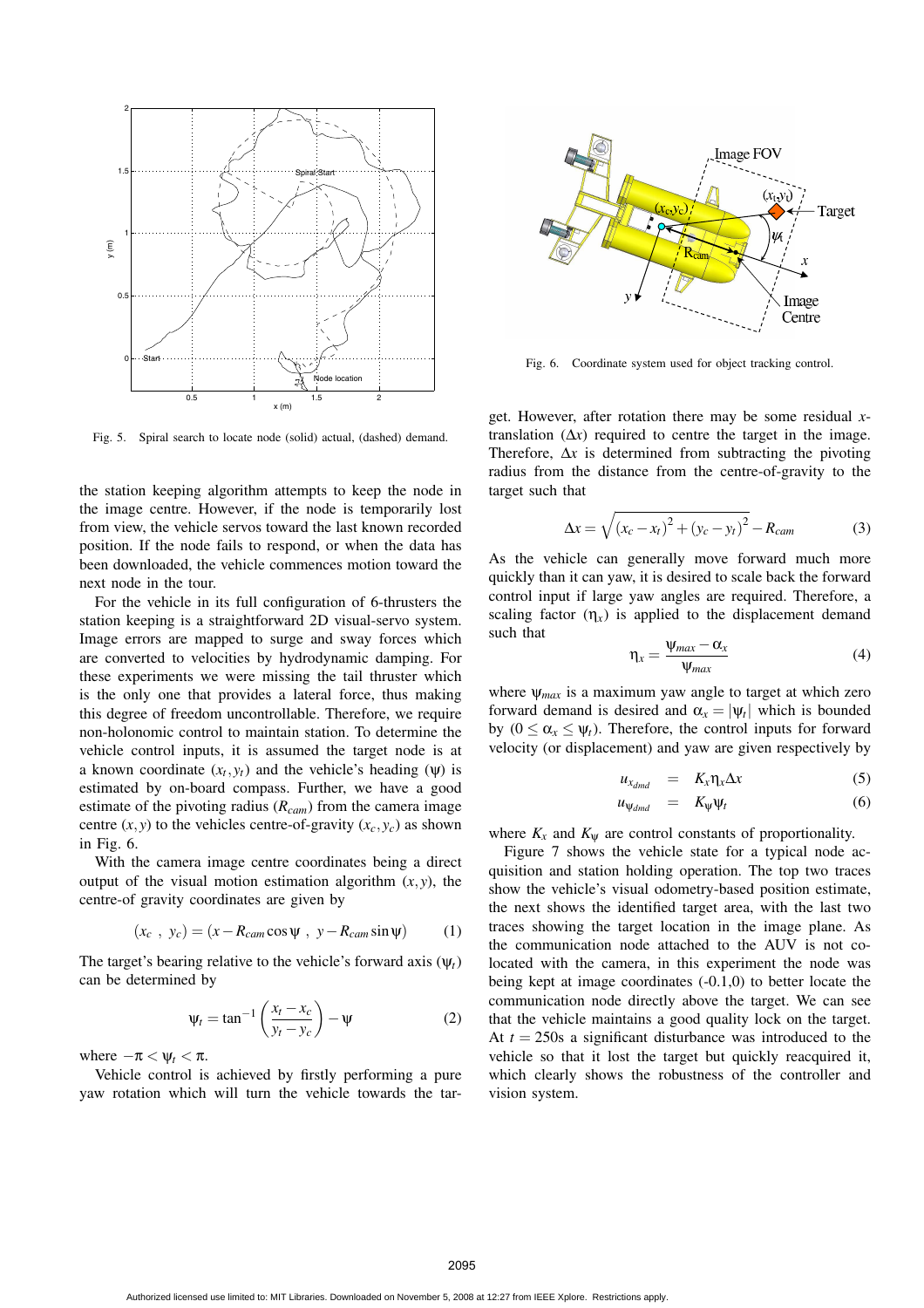

Fig. 7. Vehicle state during visual servoing for typical hover.

For movement between sensor nodes, the same hovering control procedure is applied, however, a pure pursuit strategy is adopted whereby a pseudo target position  $(x_t, y_t)$  is incremented at a desired speed toward the desired node position.

#### *E. Data Muling: Communication*

Once the Aquafleck is identified, a protocol is executed to establish communication for data transmission. The robot first enquires about the amount of data to upload from the node. The robot then requests data in 239 byte segments. If a segment is not received within a specified period, the robots asks for it again.

Communication is achieved with optical signalling at a data rate of 320 kbits/sec with a stateless protocol and no acknowledgements. The robot can request: the node ID, the node's capabilities (camera, pressure, temperature), the amount of logged data stored in flash memory, and a specific part of the data (specified by address and length). The Aquafleck will respond to all these queries with the information requested.

When data transmission is completed and with the node still in the robot's camera view, the visual odometry is reset to the known location of the current node, and the next node in the sequence is identified.

#### IV. EXPERIMENTS

A joint CSIRO and MIT experimental evaluation of the proposed data muling strategy using vision-based node localisation and vehicle control was conducted in the CSIRO AUV test facility. Figure 8 shows the AUV in the pool whilst data muling.



Fig. 8. The Starbug AUV during data muling experiments.

Three sensor nodes were placed in a non-symmetric pattern with each node's approximate Cartesian position recorded as an a priori map. These positions, along with the node identification number, are listed in Table I (note the *y* direction is aligned with magnetic North).

| Node ID | x(m) | (m) |
|---------|------|-----|
|         | 13   | 12  |
| 7       | 2.8  | 2.0 |
|         | 1.6  | 3.5 |
| TABLE I |      |     |

APPROXIMATE SENSOR NODE LOCATION

To verify the performance of the proposed system, a series of experiments were performed where the AUV's starting position was varied throughout the pool. In all experiments, the AUV took its starting location as the origin and using its vision-based position estimate moves in the direction of the map coordinates of Node 1 in an effort to locate the node. If no node is discovered at these coordinates, an increasing spiral search routine is initiated until a node is found. This means that Node 1 is not necessarily the first node discovered and the muling strategy had then to direct the AUV to visit all the other nodes out of order as described in Section III-A.

Figure 9(a) shows the AUV's vision-estimated position during the ideal case of when the starting location is the almost the same as the map origin. The diamonds indicate the approximate location of the nodes from Table I. As can be seen, the vision-based position estimate coincides well with the map-based node position. Once a node is found, the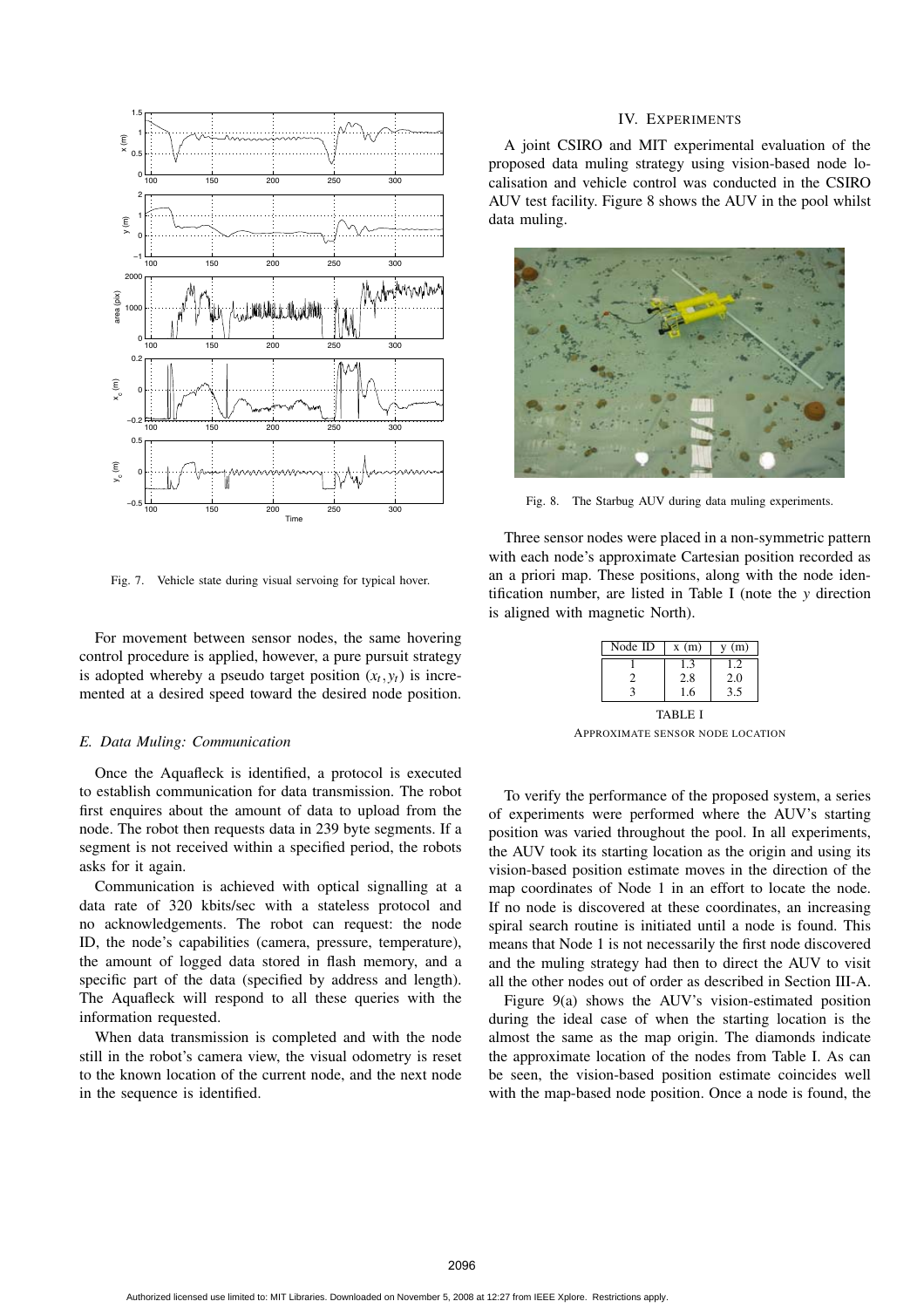vision system resets its position estimate to that of the node's map coordinates as shown by the position estimate jumps in the vicinity of the node. Figure 9(b) shows the corrected trajectory using the first node's position to back calculate the AUV's initial start position.



Fig. 9. Vision-estimated vehicle position and node position with AUV starting location at map origin. Node visitation in ascending order.

Figure 10 shows the results of a second scenario where the AUV's starting position was such that it was guided toward the middle of the node cluster and a search routine had to be initiated. Figure 10(a) shows the vehicle's estimated position for control. The vision-based position "reset" is clearly seen once the node has been found. Figure 10(b) shows the corrected trajectory using the first found node's position to back calculate the AUV's initial start position. In this instance, the nodes are visited in order.

The final scenario consists of the AUV being started in a position which is not the map origin, and the first node found is not Node 1. Figure 11(a) shows the AUV's position estimate during the search when it believes that it started at the map origin and subsequent resetting of the vehicle's position based on the first found node. Figure 11(b) shows the corrected trajectory showing the true vehicle position and actual starting location during the experiment. The spiral search can be clearly seen before locating Node 2.



(a) Uncorrected position: actual (solid), demand (dashed)



Fig. 10. Vision-estimated vehicle position and node position with AUV starting location offset from map origin. Node visitation in ascending order.

In total, the AUV successfully completed over 46 muling missions locating up to 8 nodes per mission in the test tank. These missions involved visiting the nodes in order, out of order, and through spiral searches to locate the nodes.

# V. CONCLUSIONS

We have described a system for collecting data from an underwater sensor network using an AUV as a data mule. This is a one example of many useful robot and sensor-network interactions that we are currently studying others include network deployment, retrieval, post deployment localization, and network repairs or extensions. Such underwater networks can perform many useful tasks such as long-term environmental monitoring or surveillance.

We present algorithms for path planning, navigation and hovering while uploading data. The approach has been tested experimentally with up to eight custom built underwater sensor nodes and an AUV with visual navigation capability. Our future work will integrate an acoustic broadcast capability to signal events that require AUV intervention, and on optimal coverage of the sensor network with multiple AUVs.